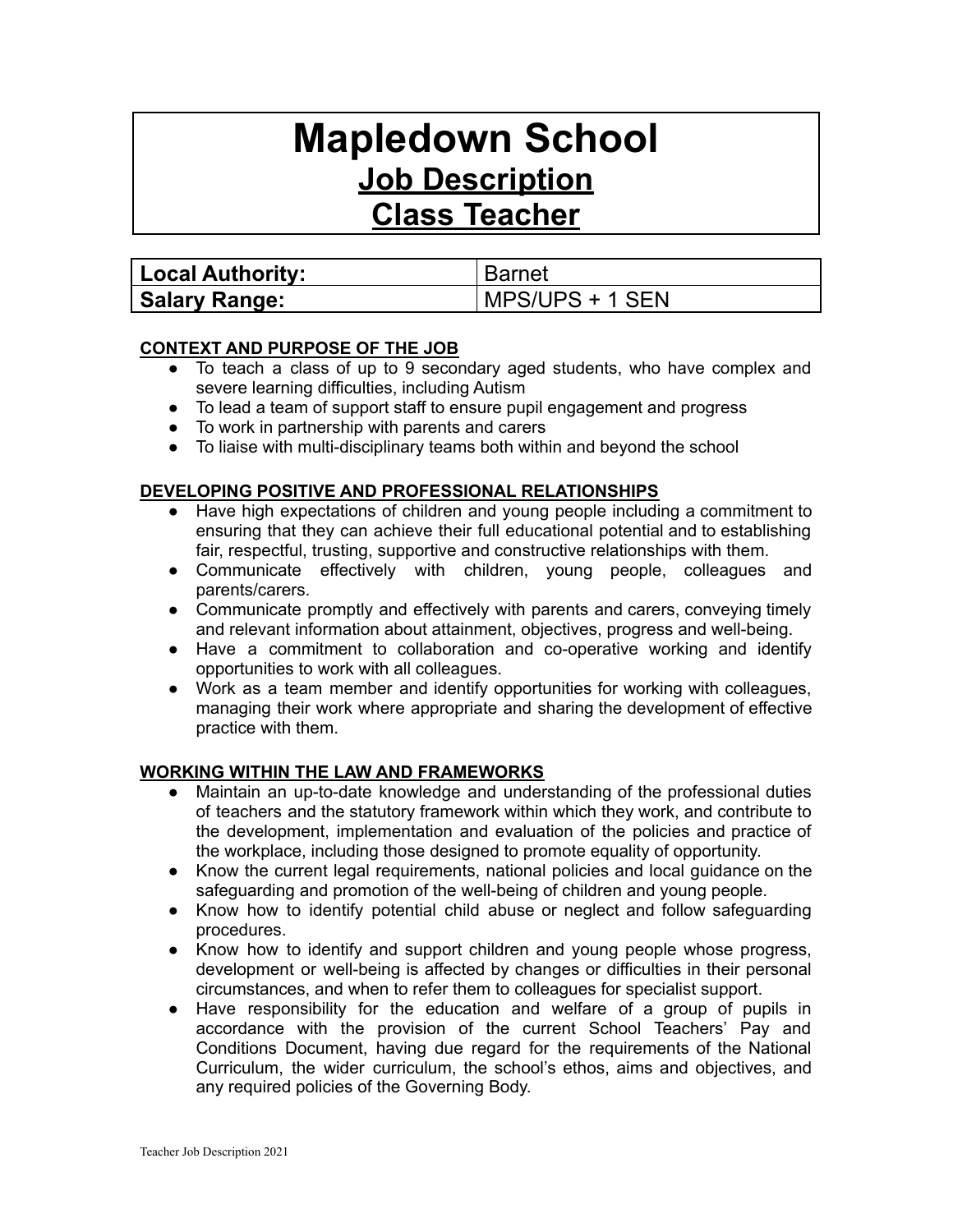- Prepare reports for Annual Review of Education, Health and Care plans, termly summaries and assessment purposes, and to maintain an individual pupil file in their class.
- Contribute to the production and implementation of the School Development Plan.

# **DEVELOPING PRACTICE**

- Evaluate their performance and be committed to improving their practice through appropriate professional development (i.e., training, coaching, mentoring etc.)
- Have a creative and constructively critical approach towards innovation; being prepared to adapt their practice where benefits and improvements are identified.
- Review the effectiveness of their teaching and its impact on learners' progress, attainment and well-being, refining their approaches where necessary.

#### **PROFESSIONAL SKILLS**

- Plan for progression across the age and ability range they teach, designing effective learning sequences within lessons and across series of lessons informed by secure subject/curriculum knowledge.
- Design opportunities for learners to develop their literacy, numeracy, computing and personal and social skills appropriate within their phase and context.
- Teach challenging, well-organised lessons and sequences of lessons across the age and ability range they teach in which they:
	- 1. use an appropriate range of teaching strategies and resources, which meet learners' needs and take practical account of diversity and promote equality and inclusion
	- 2. build on the prior knowledge and attainment of those they teach in order that learners meet learning objectives and make sustained progress
	- 3. develop concepts and processes which enable learners to apply new knowledge, understanding and skills
	- 4. adapt their language to suit the learners they teach, introducing new ideas and concepts clearly, and using explanations, questions, discussions and plenaries effectively
- Plan within the context of our school curriculum development framework an appropriate curriculum for the pupils of Mapledown School which takes account of the multi-cultural nature of the pupil population, is responsive to the equal opportunities policy of the school, is within the timetable framework as planned by the school leaders and which reflect national and local requirements.
- Promote the use of augmentative and alternative methods of communication within the classroom and specialist strategies, ensuring that support staff are aware of this requirement and helped to gain the relevant skill.
- Teach engaging and motivating lessons informed by well-grounded expectations of learners and designed to raise levels of attainment.
- Make effective use of an appropriate range of observation, assessment, monitoring and recording strategies as a basis for setting challenging learning objectives and monitoring learners' progress and levels of attainment.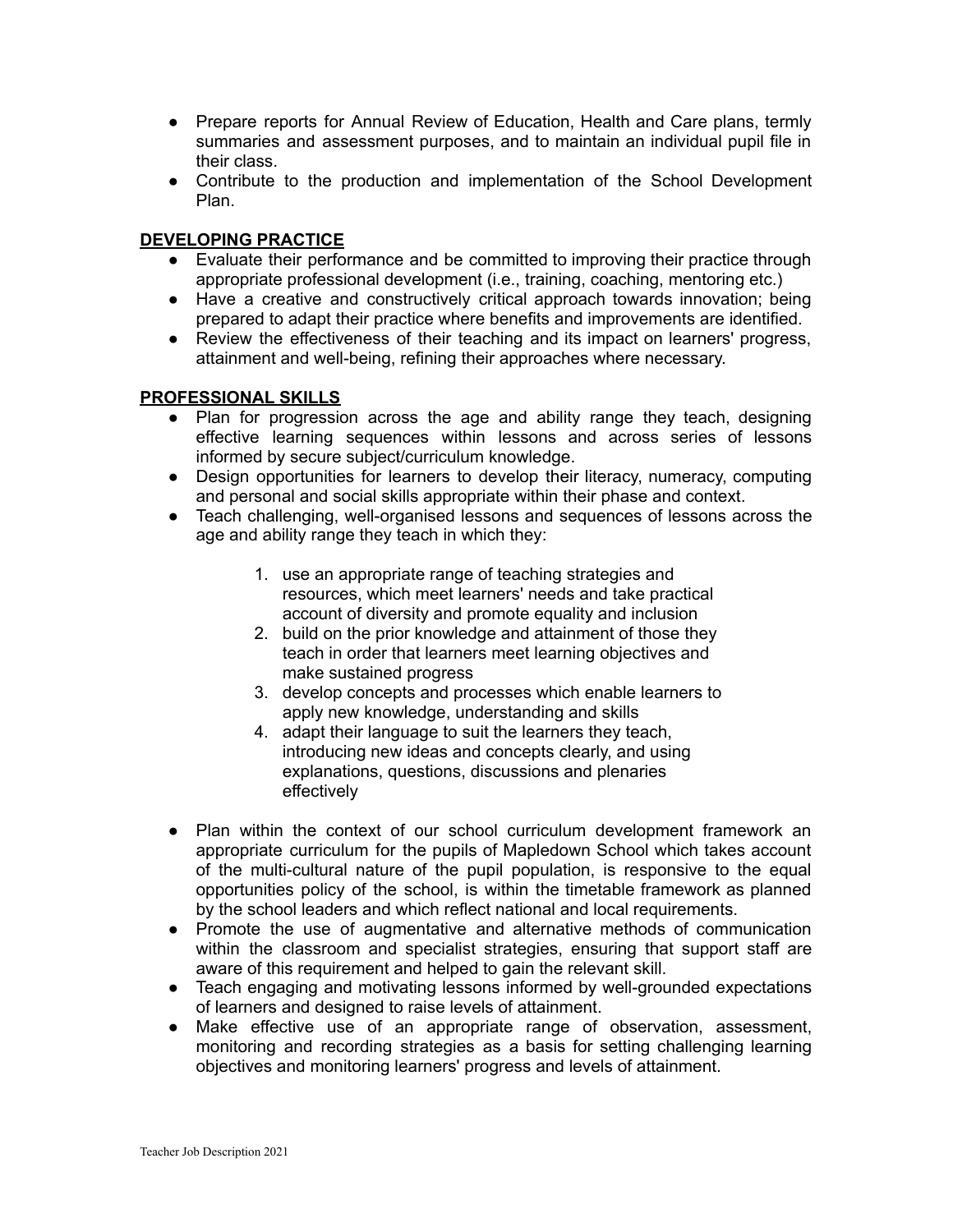- Support and guide learners so that they can reflect on their learning, identify the progress they have made, set positive targets for improvement and become successful independent learners.
- Use assessment as part of their teaching to diagnose learners' needs, set realistic and challenging targets for improvement and plan future teaching.
- Establish a purposeful and safe learning environment which complies with current legal requirements, national policies and guidance on the safeguarding and well-being of children and young people so that learners feel secure and sufficiently confident to make an active contribution to learning and to the school.
- Manage learners' behaviour constructively by establishing and maintaining a clear and positive framework for behaviour management, in line with the school's behaviour policy.
- Use a range of behaviour management techniques and strategies, with specific reference to staff with relevant training.
- Promote learners' self-control, emotional regulation, independence and cooperation through developing their social, emotional and behavioural skills.

### **PROFESSIONAL KNOWLEDGE AND UNDERSTANDING**

- Have a good, up-to-date working knowledge and understanding of a range of teaching, learning and behaviour management strategies and know how to use and adapt them, including how to personalise learning to provide opportunities for all learners to achieve their potential.
- Know the assessment requirements and arrangements for the subjects/curriculum areas they teach, including those relating to internal and external accreditations.
- Know a range of approaches to assessment, including the importance of formative assessment.
- Know how to use data to evaluate the effectiveness of their teaching, to monitor the progress of those they teach and to raise levels of attainment.
- Have a secure knowledge and understanding of their subjects/curriculum areas and related pedagogy including: the contribution that their subjects/curriculum areas can make to cross-curricular learning; and recent relevant developments.
- Know how to use skills in literacy, numeracy and IT to support their teaching and wider professional activities.
- Understand how children and young people develop and how the progress, rate of development and wellbeing of learners are affected by a range of developmental, social, religious, ethnic, cultural and linguistic influences.
- Know how to make effective personalised provision for those they teach and how to take practical account of diversity and promote equality and inclusion in their teaching.
- Know when to draw on the expertise of colleagues, such as those with responsibility for the safeguarding of children and young people and special educational needs and disabilities, and to refer to sources of information, advice and support from external agencies.

### **PERSONAL RESPONSIBILITIES**

● Hold positive values and attitudes and adopt high standards of behaviour in their professional role.